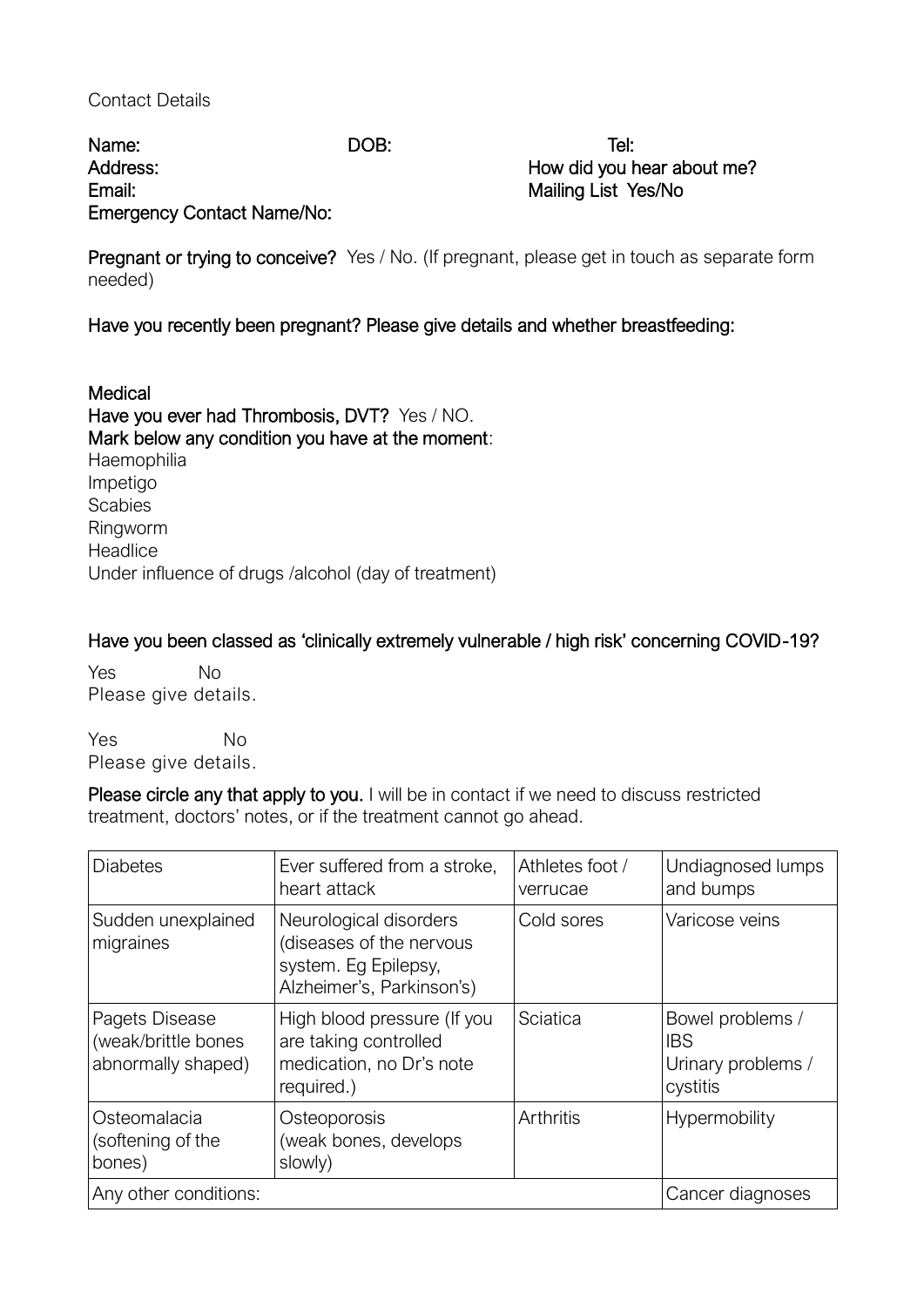Details of any operations had, or upcoming.

Medication that could be effected by massage, or that you'd like me to know about?

Have you been diagnosed with depression or anxiety?

Finding out about you. This helps me to build a picture of what you may need from the treatment.

Weight: Neight: Neight: Neight: Neight: Neight: Neight: Neight: Neight: Neight: Neight: Neight: Neight: Neight: Neight: Neight: Neight: Neight: Neight: Neight: Neight: Neight: Neight: Neight: Neight: Neight: Neight: Neight Children's ages if applicable:

Allergies (particularly to oils/ointments)? Difficulties lying on front, back or side?

How do you spend your days? What's your Job, home life, commuting, desk work, manual labour, exercise?

Do you have time to relax and recharge? Yes / No

If there is pain:

- When did it start? What does the pain feel like? Achy / Tingling / Electrical Does it radiate or refer elsewhere? What makes it better, or worse?
- 0 Circle where would you rate your pain during a bad patch?
- x Cross where you would rate your pain on day of treatment.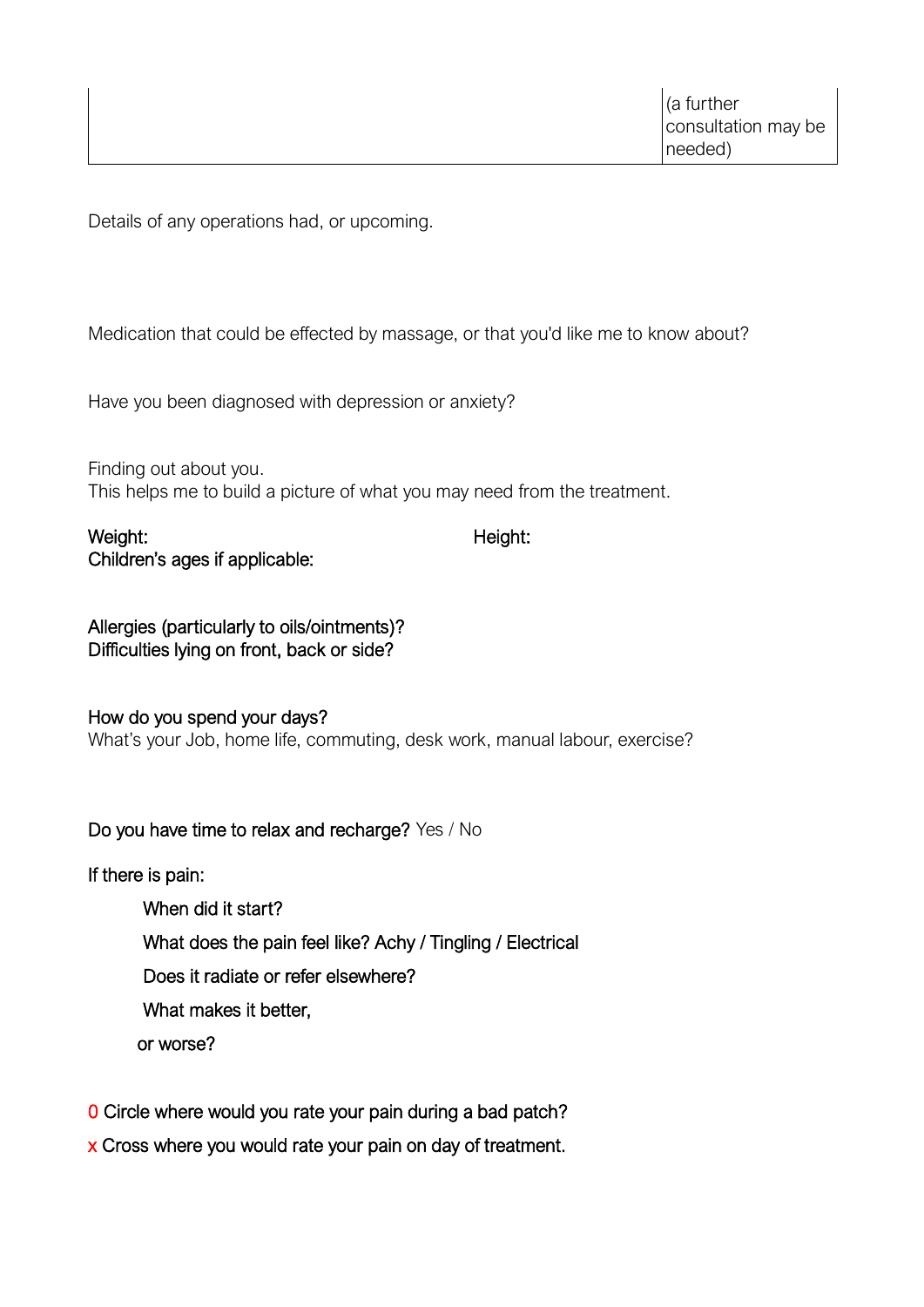1 2 3 4 5 (not too bad). (bearable) (consistently painful) (consistently very painful) (unbearable) --------------------------------------------------------------------------------------------------

Have you had a diagnosis and what treatments have you tried?

What would you like to get from your treatment, what is your need?



## Where does it feel like your pain is?

I understand the massage I receive is for the basic purpose of relaxation and relief of muscular tension. If I experience any pain or discomfort during this session, I'll immediately let Phillippa know so that the pressure and/or strokes can be adjusted to my level of comfort.

I further understand that massage should not be construed as a substitute for medical examination, diagnosis, or treatment and that I should see a qualified medical specialist for any mental or physical ailment that I am aware of.

I understand that massage therapists are not qualified to perform spinal or skeletal adjustments, diagnose, prescribe, or treat any physical or mental illness, and that nothing said in the course of the session given should be construed as such.

Because massage should not be performed under certain medical conditions, I affirm that I have stated all my known medical conditions and agree to keep Phillippa updated with any changes in my medical profile and understand that there shall be no liability on the therapist's part should I fail to do so.

Please see my website for Privacy Statement and how your data is used.